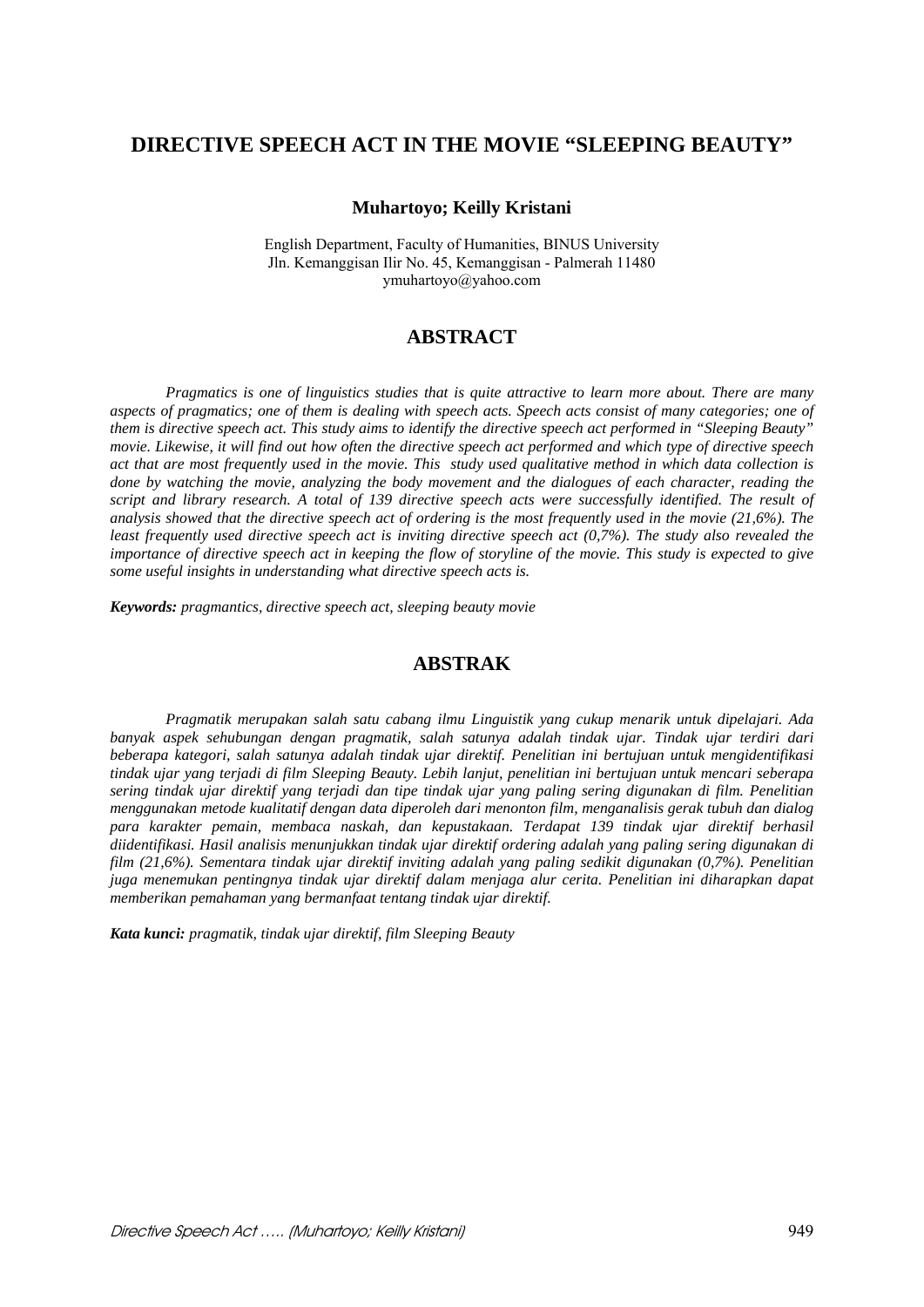# **INTRODUCTION**

Language is a sound of symbols that convert some words in mind into a sentence of spoken words (Yule, 1996). In communication, we need a partner or a hearer to understand and respond what we talk about. Speakers and hearers usually use the same language to communicate so the message can get across easily. But, in some communication cases, speakers could not get their messages across due to a different cultural background or divergences. Divergences may result in some misunderstanding between interlocutors or hearers and speakers in a conversation. Consequently, the message will not be easily well delivered to hearers as the way it is. Some ways to avoid that kind of misunderstanding is by learning about pragmatics which deals with meaning based on its social context. Pragmatics has many aspects; one of them is speech acts. Meanwhile, speech acts consist of several categories, one of them is directive speech acts. Having learned the principles of speech acts we will be able to implement them in the daily social interaction in our life. Speech acts are part of Pragmatics.

There are several definitions about pragmatics. According to Stanford Encyclopedia of Philosophy (2006), Pragmatics is the utterances of specific events and the intention of the speaker to the hearer at times and places involving language. Pragmatics consists of several aspects including context, deictic, presupposition, implicature, and speech acts. Speech acts is a central point of pragmatics. In communication, we use utterances in acting that is known as speech acts. Speech acts themselves can be divided into three elements/aspects**:** locutionary, illocutionary, and perlocutionary. According to Yule (1996), there are five types or categories of speech acts, namely: declaration, representative, directive, commisive, and expressive.

Due to limited space and time the analysis will only focus on the directive speech acts coupled with the explanation of locutionary, illocutionary and perlocutionary aspects. The analysis will cover locutionary, illocutionary and perlocutionary aspects because they are the main point of speech acts.

The source for data collection will be the movie entitled *Sleeping Beauty*. This movie is quite interesting as it contains many dialogues which are good source for data analysis of this study, especially from the angle of directive speech acts. As a matter of fact directive speech act is frequently used in daily social interactions around us. Directive speech acts is a common acts that people around the world usually use. It is easier to study and understand something that always happens rather than something uncommon. It is even more interesting because it happens in real life. The above mentioned reasons give a strong motivation to conduct a study about directive speech acts. It will be interesting to learn and explore the importance of directive speech acts by means of analyzing the "Sleeping Beauty" movie as a sample for data collection that will be elaborated in detail in the data analysis. There are three questions that will be answered by analyzing the dialogues in this movie, i.e.: (1) How often does the directive speech acts appear in the dialogue in the movie? (2) Which type of directive speech acts are most frequently used in the movie? (3) What is the importance of directive speech acts in the movie?

This research is intended to make readers understand more about directive speech acts. By watching this movie, the viewer will learn about words, action and utterances. The viewer can learn about pragmatics, especially speech acts by observing the dialogues and their context in every scene of the movie. The viewer can see the importance of directive speech acts in keeping the smooth flow of the story lines of the movie. The viewer can also learn grammar, pronounciation, and vocabulary from what they see and hear. They can imitate the action that the characters performing in the movie.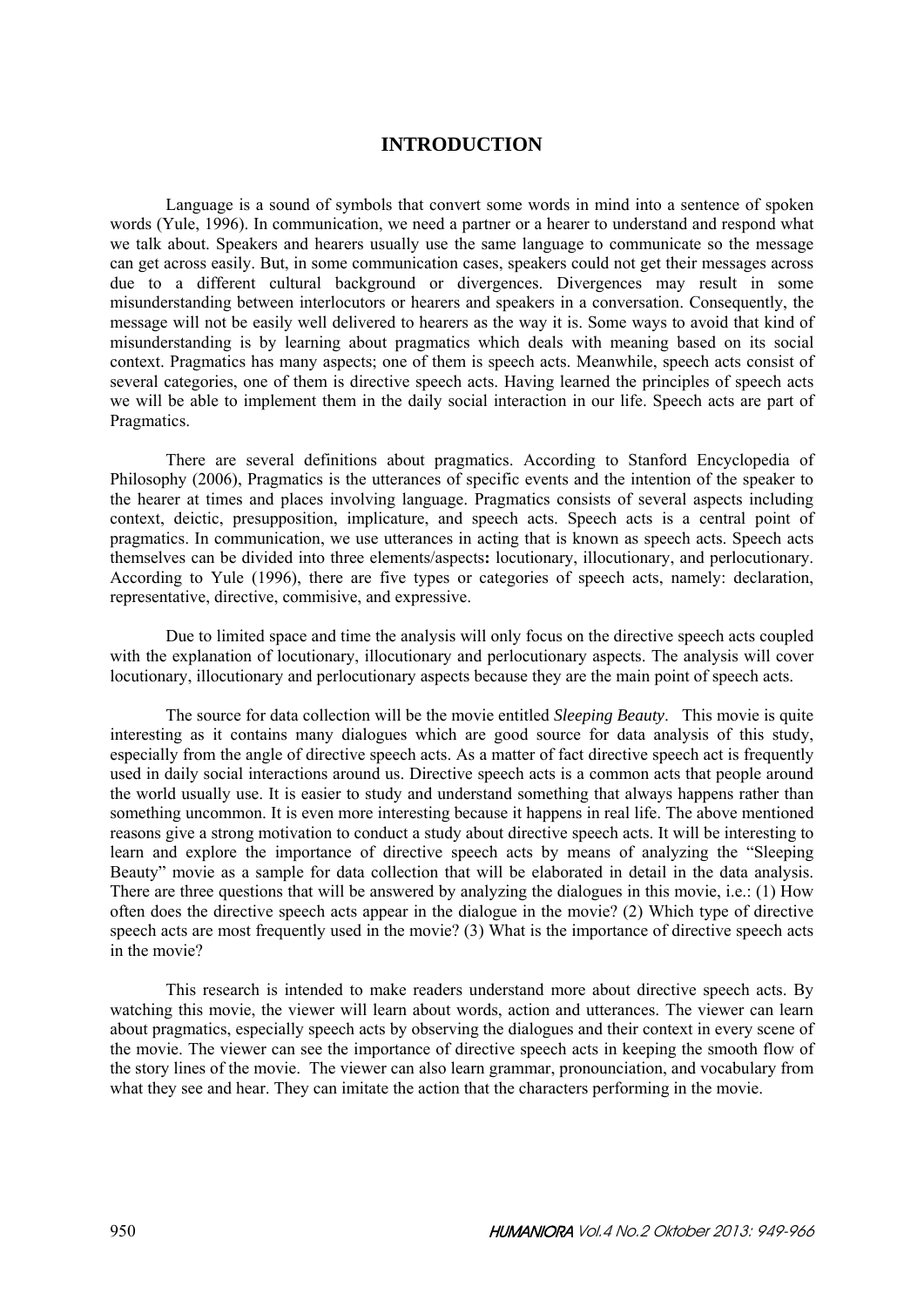## **Theoretical Framework**

Some theories of speech acts related to this research will be explained. First, the definition of pragmatics will be elaborated. Second, it will discuss about speech act. Then, it will explain the theory of locutionary act, illocutionary act and perlocutionary act. Finally it will explain about direct and indirect speech acts, literal and non-literal speech acts and felicity conditions. Felicity conditions need to be explained because it is the part of speech act.

## **Pragmatics**

Linguistics is "*a scientific study of language"* (Sinha, 2005). Pragmatics is one of the linguistics studies that describe the meaning of a word, phrase or sentence in their social context. According to Horn and Ward (2004): "*Pragmatics is the study of those context-dependent aspects of meaning which are systematically abstracted away from in the construction of content logical form*."

In brief, pragmatics can be defined as a study of language that examines contextual meaning of language including speaker's intention and hearer's response or reaction, example: *"This cake looks so delicious."* In this context, the sentence implied that the speaker wants the hearer to do something for him. For example, the speaker wants the hearer to give him or her the cake.

Pragmatics is concerning with the study of speaker's meaning. This study involves the interpretation about a context in an utterance which requires the same thought between the speaker and the hearer. According to Yule (1996), the definitions of pragmatics are:

- i) The study of speaker's meaning
- ii) Pragmatics focuses on the study of the meaning of utterances performed by a speaker and interpreted by a hearer.
- iii) The study of contextual meaning
- iv) Pragmatics focuses on the interpretation of a context in the utterances performed by a speaker.
- v) The study of how more gets communicated than is said
- vi) Pragmatics focuses on the ability of a hearer to interpret the intended meaning of a speaker.
- vii) The study of the expression of relative distance
- viii) Pragmatics focuses on the determination of a speaker to decide how much needs to be said.

In conclusion, pragmatics can be defined as a study about the relationship between language and its social context in the process of communication between a speaker and hearer. Pragmatics talks about how people understand the speaker's intention through verbal communication and gestures. In other words, pragmatics also studies how people comprehend and produce a communicative speech act in a conversation.

#### **Speech Act**

Speech act is one of the pragmatics studies. Speech act was first developed by Austin (1962) to explain an utterance with a natural language to get a feedback (Flor and Juan, 2010). Speech act is a phrase that consists of two words, speech and act. Speech act is utterances that can be classified into three aspects i.e. locutionary act, illocutionary act, and perlocutionary act. Speech act can change the social reality not only describing a given reality. Speech act is usually used for making statements, giving commands, asking questions, or making promises.

According to Hurford and Heasley (2007), the alleged distinction between speech and act can cause misleading oversimplification because when a speaker makes an utterance in appropriate circumstances, it leads to a misunderstood interpretation of the hearer. According to Nastri, Peña and Hancock (2006), the function of speech act is a functional unit of language that informs people to do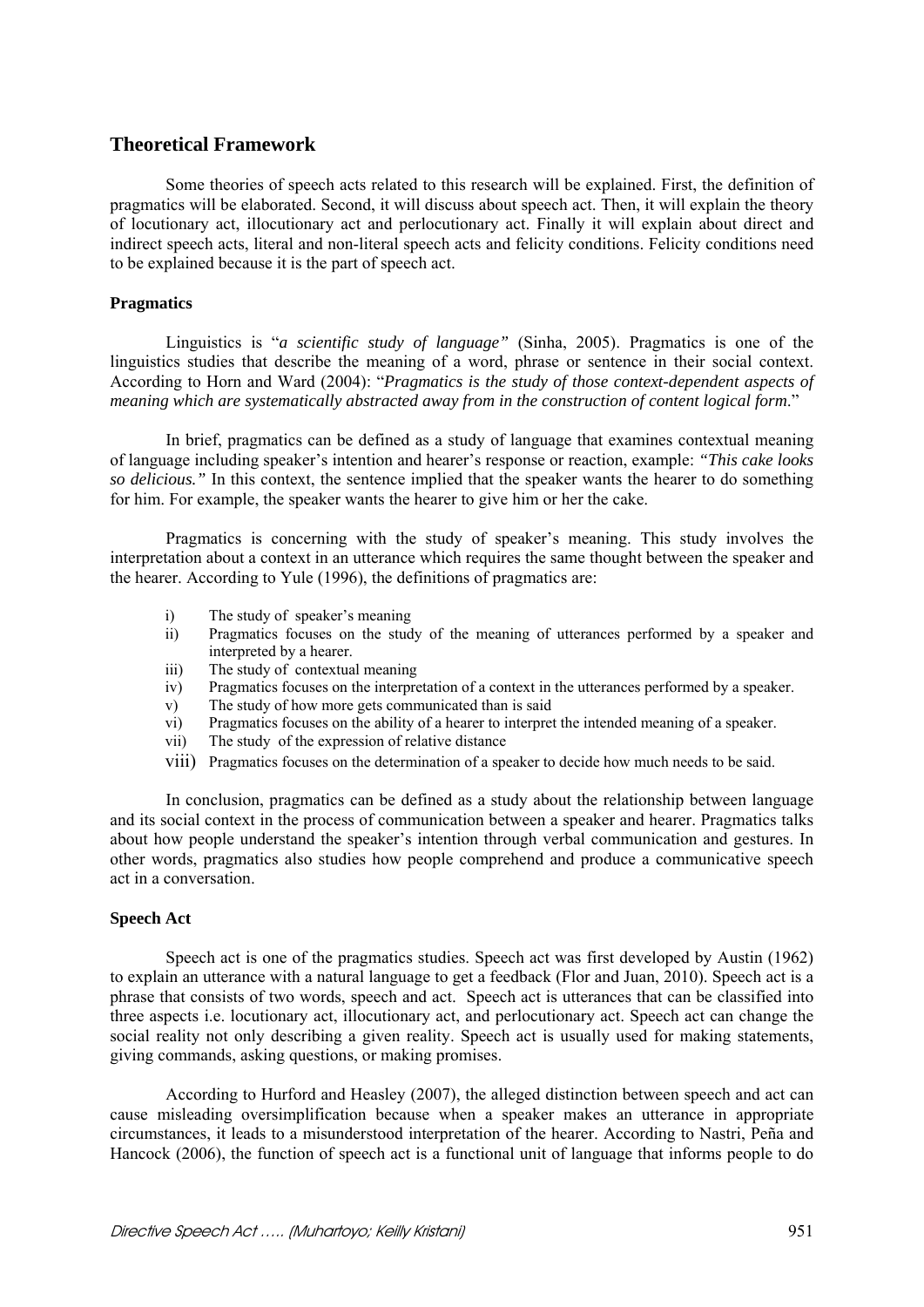things with words, which means the speaker performs an act of saying something in order to participate in a communication. Another function of speech act according to Ahmed (2005) is to visualize the spoken words. Speech act makes all the materials of an utterance can create the impression of saying something, as in an utterance has feelings and thoughts, so the utterance becomes more lively.

There are five basic kinds or categories of speech acts (actions that can be performed in speaking) which mean the five types of utterances developed by Yule (1996).

## **Declarative**

A kind of speech act that makes the world change by their utterances which means words change the world. In other words, speaker causes the situations change. The declaratives utterances can be divided into some sub-categories such as declaring, confirming, blessing, approving, betting, dismissing, naming, etc.

Example: Judge: *I sentence you to death.*

This utterance expresses a criminal court's verdict that declares a death penalty to the suspect. In this case, the judge's declaration has a legal binding as it meets the felicity conditions in which the judge is taking his role as a presiding judge in a criminal court session.

## **Representative**

A kind of speech act that the speaker believes to be the case or not which means words fit the world. In other words, speaker believes the situation. The representative utterances consist of swearing, informing, boasting, asserting, criticizing, denying, claiming, complaining, describing, reporting, suggesting, etc.

Example: The earth is flat.

This representative utterance informs the speaker's belief about the earth.

## **Expressive**

A kind of speech act that describes what the speakers feel which means make words fit the world. In other words, speaker feels the situation. The expressive utterances consist of condoling, praising, thanking, complimenting, regretting, congratulating, etc.

Example: I like the way you laugh.

This expressive utterance explains the praising utterance.

## **Directive**

A kind of speech act that the speaker's intention to make someone else to do something which means makes the world fit words. In other words, speaker wants the situation.The directive utterances consist of asking, inviting, ordering, begging, requesting, suggesting, recommending, demanding, permitting, etc.

Example: Don't take that way.

This directive utterance explains the forbidding utterance.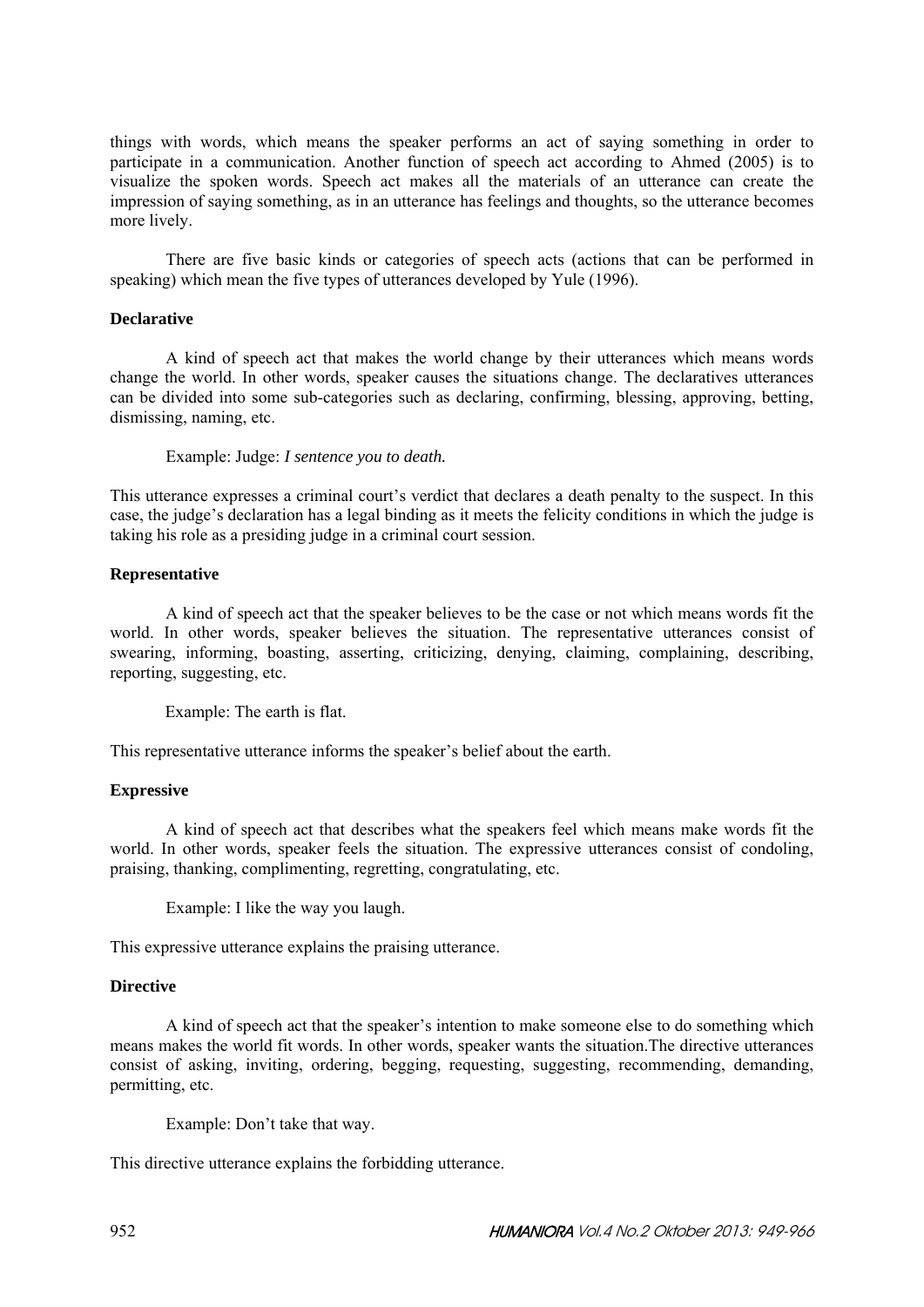### **Commissive**

A kind of speech act that focuses on the speaker's commitment. The speaker commits themselves to some future action which means make the worlds fit words. In other words, speaker intends the situation.The commissive utterances consists of refusing, promising, volunteering, committing, guaranteeing, offering, effusing, etc.

Example: I will phone you at 7 o'clock.

This commissive utterance conveys the promising utterance.

Yule (2006) explains the three aspects of speech acts as follows:

### **Locutionary Act**

Locutionary act is the basic act of utterance, or producing a meaningful linguistic expression (Yule, 1996). In other words, locutionay act can be defined as the act of making a meaningful utterance and using a referring expression. The speaker usually uses the identifiable expression to produce a meaningful expression to the hearer. In other words, locutionary act is an act to produce meaningful and understandable utterances. Every utterance expresssed is meaningful and understandable so the utterance will be identified further to decide if it is illocutionary act or perlocutionary act. The speaker who tounge tied can not speak properly so he or she failed in making locutionary act because the language is not understandable.

Example: Please come to my birthday party.

This is an example of locutionary act of inviting.

#### **Illocutionary act**

Illocutionary act is a complete speech act, an act of doing something which means the specific purpose of the speaker's intention in mind such as promising, stating, commanding, denial, prediction, request, confirming, etc.

Example: I swear that I will give it back to you.

This is an example of illocutionary act of promising.

#### **Perlocutionary Act**

Perlocutionary act is the reaction of the hearer, the consequences of saying something, intended or not. The effect after the speaker says something to the hearer; an act is performed as a reaction. The action of the hearer depends on what the speaker says. The effects may be actions, thoughts or feelings.

Example: There is something walking on your hair.

This utterance may cause a panic situation to the hearer. This perlocutionary act is to cause an emotional and panic situation.

Example Hey, you've just won a lottery!

This utterance of perlocutionary act may cause a happy and shocking situation to the hearer.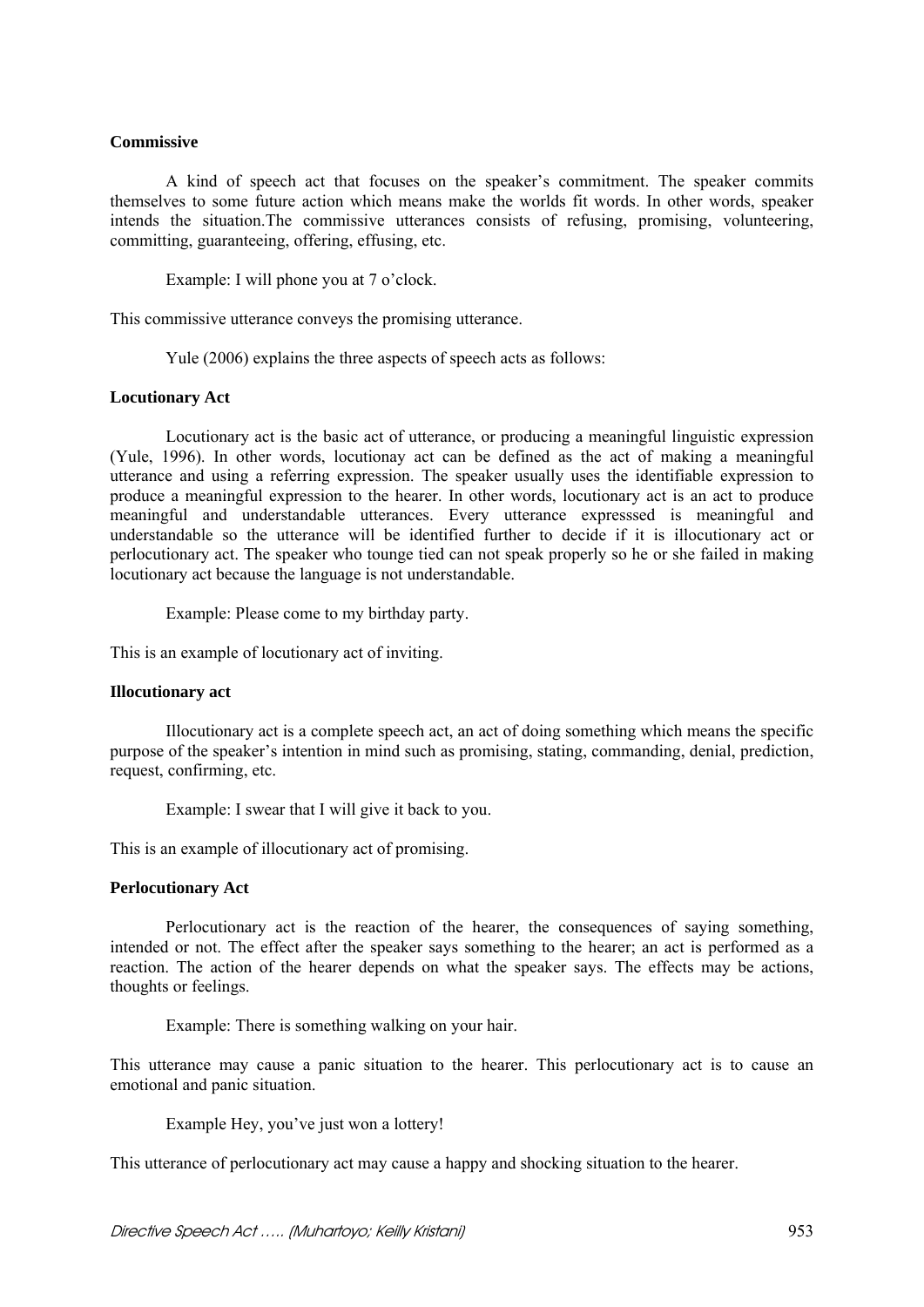According to Jucker and Taavitsainen (2008), directive speech acts contain a verb, an object and a requested task performed by the speaker and the hearer. Directive speech acts is an utterance of the speaker to make the hearer do something for the speaker. The directive speech acts are divided into 20 sub categories: 1) Advising, 2) admonishing, 3) asking, 4) begging, 5) challenging, 6) daring, 7) demanding, 8) dismissing, 9) excusing, 10) forbidding, 11) instructing, 12) inviting, 13) ordering, 14) permitting, 15) recommending, 16) requesting, 17) requiring, 18) suggesting, 19) urging and 20) warning. The example of directive speech act: *"Don't go too far!"* This is the example of directive speech acts of forbidding.

In this research, the analysis and discussion are focused on the directive speech acts only. The analysis will be elaborated in the following section.

# **RESEARCH METHODS**

This research uses a qualitative method which means the qualitative data were collected and qualitatively interpreted. Theoretical framework for this study was obtained through a library research. The data for this thesis was taken from the movie script retrieved from the internet. The data will be analyzed by using speech acts theories. The other source of data was derived from the movie. The writers will analyze gestures or the body movements of the characters that can be seen from the movie to find out the hidden/implicit meaning that cannot be interpreted based on the script only.

According to Yule (1996), speech acts consist of five categories, they are: representative, declarative, expressive, directive and commisive. As stated before, this research will focus on directive speech acts only. Therefore, the existence of directive speech acts throughout the scenes of the movie was carefully noted and analyzed. All the data collected from this research were tabulated and analyzed based on their directive speech act sub-categories. As previously mentioned, directive speech act consists of 20 sub-categories, i.e. advising, admonishing, asking, begging, challenging, daring, demanding, dismissing, excusing, forbidding, instructing, inviting, ordering, permitting, recommending, requesting, requiring, suggesting, urging and warning (Jucker and Taavitsainen, 2008). Characters that perform similar category of directive speech acts were analyzed in the same table (due to limited space tables of analysis are not included in this article). Analysis on illocutionary and perlocutionary aspect of the directive speech acts was also given in each category. Responses of the hearers as the proof of the directive speech act performed were also analyzed. The utterances given in the table are the representations of each categories. The representations describe different style of each utterances so not all of the utterances will be explained in the table.

# **RESULTS AND DISCUSSION**

It is necessary to know the characters in the movie as they are the ones who are involved in directive speech acts throughout the scenes of the movie. Those characters are:

#### **Princess Aurora/Briar Rose**

Aurora is the protagonist of "Sleeping Beauty". She was the only daughter of King Stefan and the Queen. She was cursed by Maleficent when she was a baby and saved by the three good fairies and the prince. After Maleficent cursed her, the three good fairies took her to the forest and changed her name into Briar Rose. Because of the gifts of the three good fairies when she was a baby, she grew into a beautiful young girl and had a beautiful voice. She had a golden long hair and red rose lips. She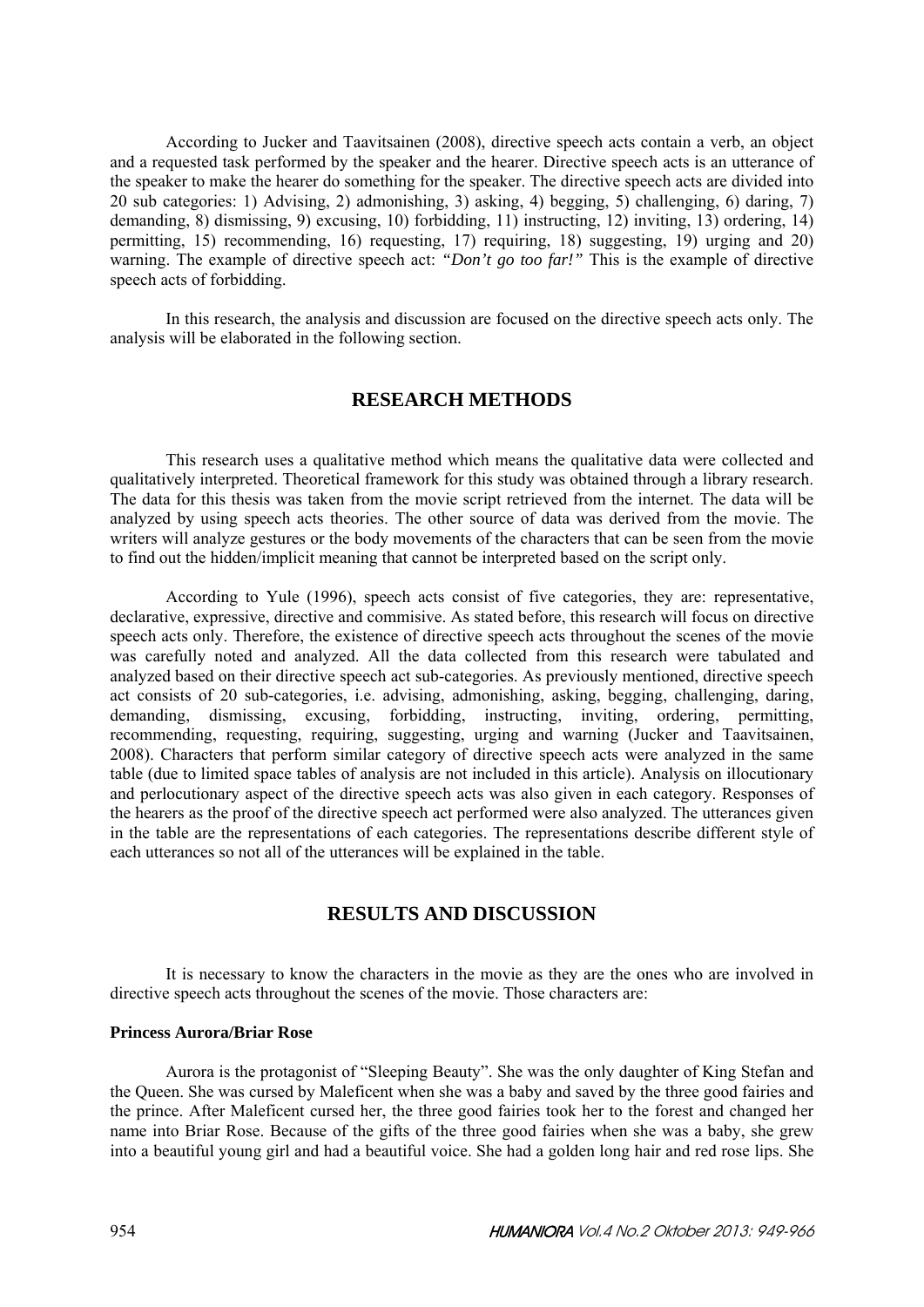was also a kind, humble and a hardworking girl. Her curse broke by a kiss from Prince Philip. Prince Philip and she would be the successor of the throne.

## **Prince Philip**

Philip was the hero of "Sleeping Beauty" and Aurora's true love. His father was King Hubert, King Stefan's friend. King Hubert was the king from another kingdom. He was a noble, brave, charming, full-spirited and humble prince. He had no fatal flaw as the hero of this movie. He fell in love at the first sight with Aurora. He could ride horse, sing, dance, and fight. He killed the evil witch, Maleficent and broke Aurora's curse. He is a typical of a fairy tale prince charming.

### **King Stefan**

King Stefan was the current king of the kingdom. He was Aurora's father. He seemed as a wise king but sometimes he acted childish eventhough he was old enough. His dream was to unite his kingdom with Hubert's and had a granddaughter or grandson. His best friend is King Hubert from the neighborhood kingdom. They usually drank and had fun together. Their dream was to unite their kingdom so they betrothed Aurora and Philip when they were a baby and a kid. Because of Maleficent's curse to Aurora, King Stefan command to the entire kingdom to burn all spinning wheels in the castle to prevent the curse. He loved his daughter. He was very sad when the three good fairies took her to the forest and happy when Aurora was back.

## **The Queen**

King Stefans's wife. She is almost has no dialogue in this movie. Her appearance also not as many as her husband, King Stefan. From her little appearance, we can conclude that she was a caring and patient mother. She only had one daughter, Aurora. She was very sad when knowing that Aurora must live separated from her after Maleficent put a curse to Aurora. She seemed to be a good wife to Stefan.

## **King Hubert**

King Stefan's best friend from neighbourhood kingdom. They loved to have fun together. Drinking and laughing together like a child. He has the same personalities with King Stefan. It makes they match well each other. King Hubert's son was Philip, the only prince from his kingdom. Philip is a strong and playful prince. King Hubert often been tricked by Philip. King Hubert also loved his only son. He always wanted the best for Philip.

#### **Flora**

One of the three good fairies. She wore pink and red clothes and she was the wisest from the other good fairies. She acted like a leader. She was caring, had a good leadership and giving ideas to the other fairies. Her image is a caring grandmother to her granddaughter. Sometimes she had an argument with Merrywether, the other good fairy. She is the oldest in her group. She gave Aurora a gift of beauty.

#### **Fauna**

One of the three good fairies. She wore green clothes. She was the calmest fairy in her group. She was also the tallest. She did not argue much. She look more mature than the other good fairies. She even stay cool when facing Maleficent. She had a positive thinking to everything. She gave Aurora a gift of song, a beautiful voice.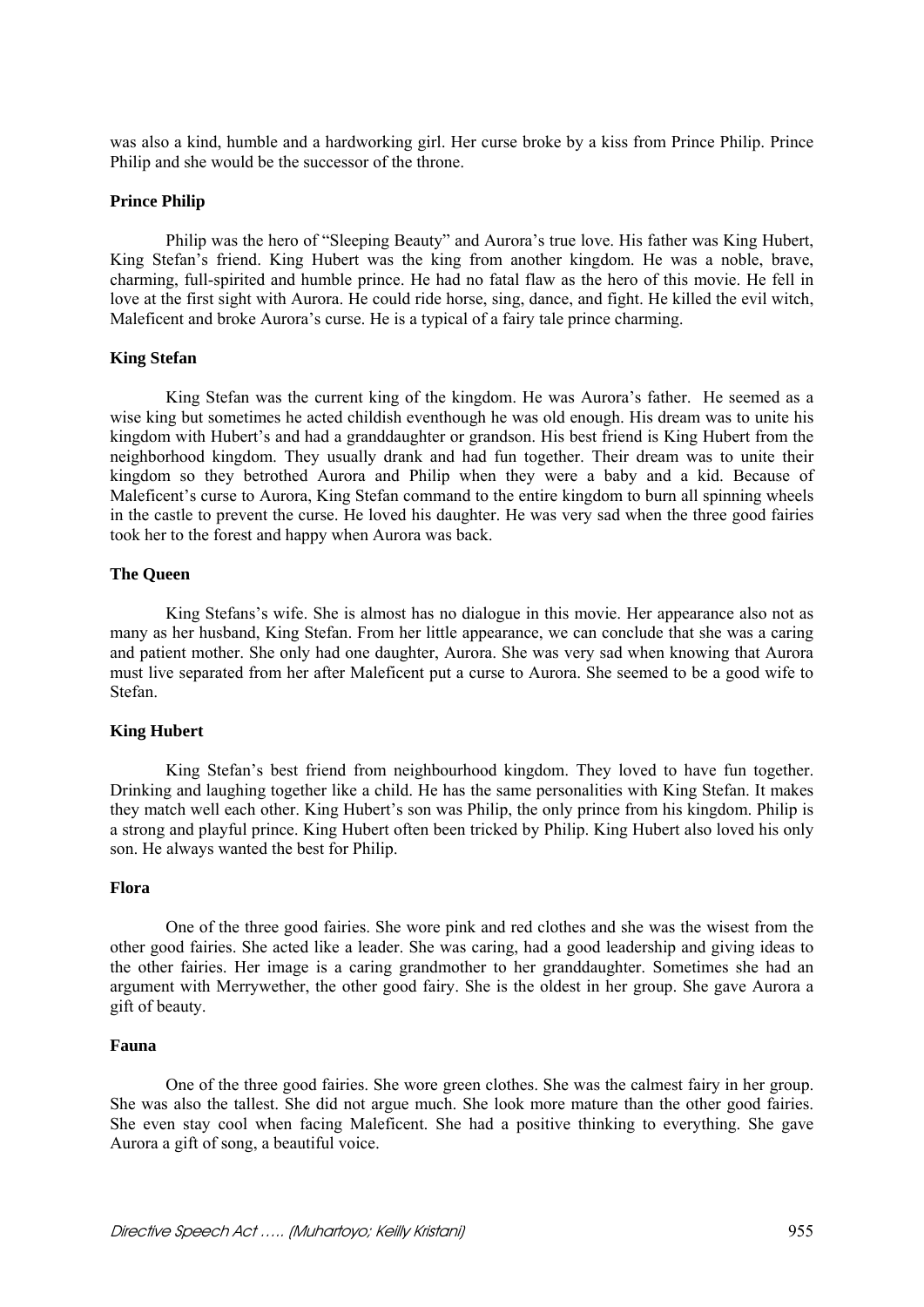### **Merrywether**

One of the three good fairies. She wore blue clothes. She was the shortest, the fattest and the youngest from the other good fairies. She often fought with Flora in order to decide what colour was appropriate to Aurora, red or blue. She often spoke sharply and sarcastically especially in facing Flora and Maleficent. She was also too aggressive when facing Maleficent. Before she gave a gift to Aurora, Maleficent came and curse Aurora. Because of that incident, Merrywether gave Aurora a gift that could break the curse that Maleficent put to Aurora, from death to a deep sleep until a true love's kiss could wake her up.

### **Maleficent**

Maleficent was the main antagonist in this movie. She was the evil witch who put a curse to Aurora when she was a baby. She did that because she was not invited to the party of the newborn baby. Her presence is always symbolized by dark black or green aura. Her clothes are black, she used black magic and had raven pet as her loyal servant. She had many servants to serve her but they were too stupid. She met her doom in Prince Philip hand, died in a form of a dragon stabbed on the chest by Prince Philip.

Below are the analyses of the directive speech acts performed by the characters in the movie categorized into 20 categories of directive speech acts.

### **Advising**

There are nine utterances of advising directive speech acts spoken by four characters. Among these advising directive speech acts, two utterances can be classified under illocutionary aspect as these speech acts reflect the intention of the speakers only. While seven directive speech of advising acts fall under the perlocutionary aspects because the speaker intention was responded by the real action of the hearer. The writers analyze the utterances by checking the body movements and gestures of each hearer who performed the advising directive speech acts. Here are the examples.

| No. | <b>Character</b><br>(Speaker) | <b>Character</b><br>(Hearer) | <b>Dialogue</b>                                                               | <b>Time</b>   | <b>Scene</b> | <b>ILC</b> | <b>PLC</b> |
|-----|-------------------------------|------------------------------|-------------------------------------------------------------------------------|---------------|--------------|------------|------------|
|     | Fauna                         | Merrywether                  | Just do your best, dear.                                                      | 10:40-10:41   |              |            |            |
|     | Flora                         | King Stefan                  | Don't despair, your majesties.<br>Merryweather still has her gift<br>to give. | $10:20-10:25$ |              |            |            |

Table 1 Advising

*ILC= Illocutionary act PLC=Perlocutionary Act* 

 The dialogues above contain advising directive speech acts because the speakers give an advise to the hearer.

#### **Admonishing**

There are four utterances of admonishing directive speech acts spoken by four characters. Among these admonishing directive speech acts, one utterance can be classified under illocutionary aspect as these speech acts reflect the intention of the speakers only. While three utterances directive speech acts of admonishing fall under the perlocutionary aspects because the speaker intention was responded by the real action of the hearer. The writers analyze the utterances by checking the body movement and gesture of each hearer who performed the admonishing directive speech acts. Here are the examples.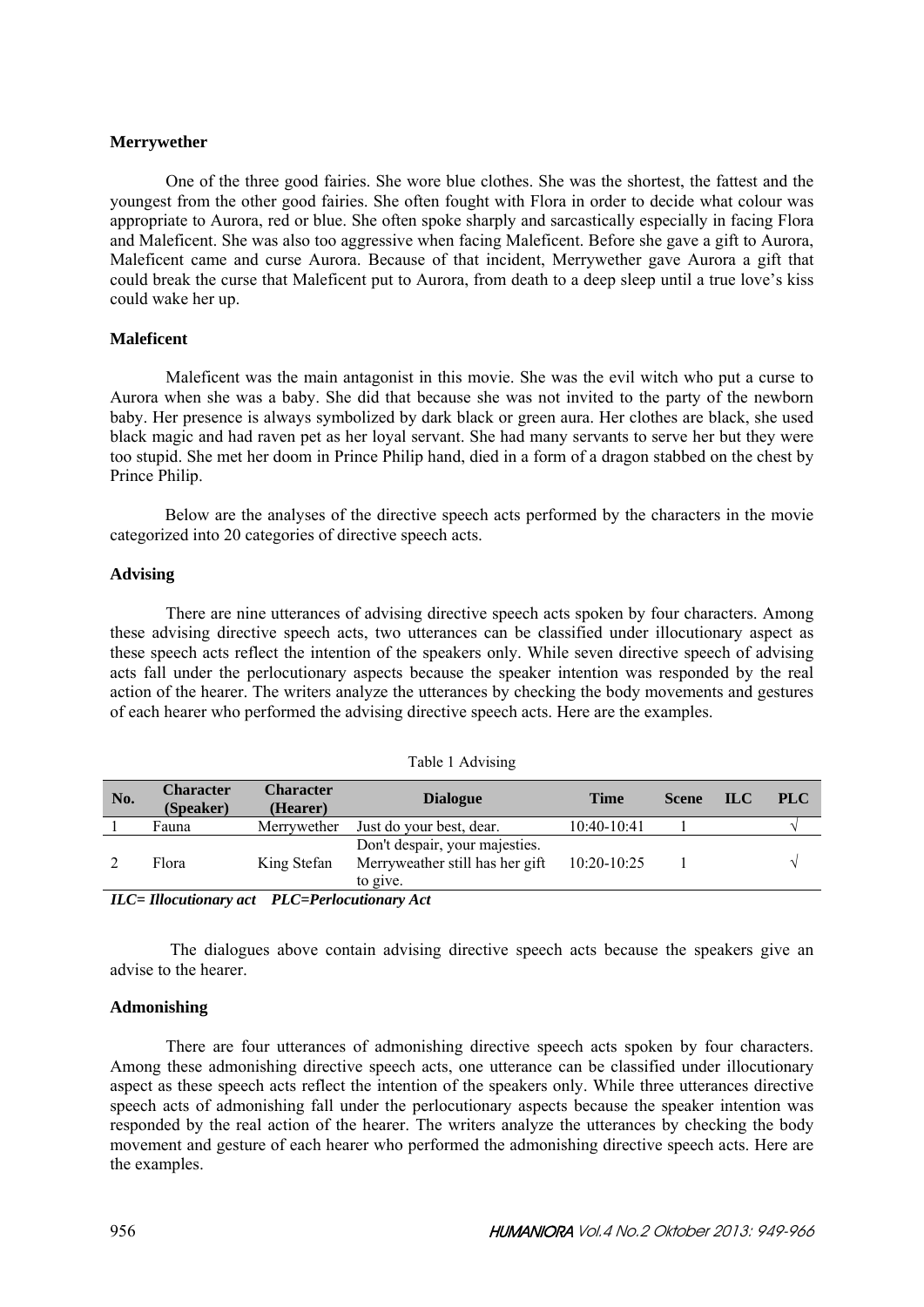| No.                                                 | <b>Character</b><br>(Speaker) | <b>Character</b><br>(Hearer) | <b>Dialogue</b>                                                                                                                                                                                                                                                                                                                | <b>Time</b>     | <b>Scene</b> | <b>ILC</b> | <b>PLC</b>    |
|-----------------------------------------------------|-------------------------------|------------------------------|--------------------------------------------------------------------------------------------------------------------------------------------------------------------------------------------------------------------------------------------------------------------------------------------------------------------------------|-----------------|--------------|------------|---------------|
|                                                     | Merrywether                   | Flora                        | But you can't sow, and<br>she's never cooked!                                                                                                                                                                                                                                                                                  | $20:51-20:54$   | 4            |            |               |
|                                                     | Maleficent                    | Merrywether                  | I really felt quite<br>distressed of not<br>receiving an invitation.                                                                                                                                                                                                                                                           | $09:00 - 09:03$ |              |            | $\mathcal{N}$ |
| $\mathbf{v}$ $\mathbf{v}$ $\mathbf{v}$ $\mathbf{v}$ |                               |                              | $\mathbf{r}$ no $\mathbf{r}$ $\mathbf{r}$ $\mathbf{r}$ $\mathbf{r}$ $\mathbf{r}$ $\mathbf{r}$ $\mathbf{r}$ $\mathbf{r}$ $\mathbf{r}$ $\mathbf{r}$ $\mathbf{r}$ $\mathbf{r}$ $\mathbf{r}$ $\mathbf{r}$ $\mathbf{r}$ $\mathbf{r}$ $\mathbf{r}$ $\mathbf{r}$ $\mathbf{r}$ $\mathbf{r}$ $\mathbf{r}$ $\mathbf{r}$ $\mathbf{r}$ $\$ |                 |              |            |               |

Table 2 Admonishing

*ILC= Illocutionary act PLC=Perlocutionary Act* 

The dialogues above contain admonishing directive speech acts because the hearers were being admonished by the speakers.

#### **Asking**

There are 12 utterances of asking directive speech acts spoken by four characters. Among these asking directive speech acts, two utterances can be classified under illocutionary aspect as these speech acts reflect the intention of the speakers only. While ten directive speech acts of asking fall under the perlocutionary aspects because the speaker intention was responded by the real action of the hearer. The writers analyze the utterances by checking the body movement and gesture of each hearer who performed the asking directive speech acts. Here are the examples.

Table 3 Asking

| No. | <b>Character</b><br>(Speaker)                                                                               | <b>Character</b><br>(Hearer) | <b>Dialogue</b>            | Time          | <b>Scene</b> | - ILC | <b>PLC</b> |  |  |
|-----|-------------------------------------------------------------------------------------------------------------|------------------------------|----------------------------|---------------|--------------|-------|------------|--|--|
|     | Flora                                                                                                       | Fauna                        | Why not?                   | $14:38-14:41$ |              |       |            |  |  |
| ∠   | Merrywether                                                                                                 | Flora                        | But who'll wash, and cook? | $15:18-15:20$ |              |       |            |  |  |
|     | $\mathbf{H} \cap \mathbf{H}$ and consequently $\mathbf{H} \cap \mathbf{H}$ and $\mathbf{H} \cap \mathbf{H}$ |                              |                            |               |              |       |            |  |  |

*ILC= Illocutionary act PLC=Perlocutionary Act* 

The dialogues above contain asking directive speech acts because the speakers asked questions to the hearers.

#### **Begging**

There are four utterances of begging directive speech acts spoken by three characters. Among these begging directive speech acts, one utterance can be classified under illocutionary aspect as these speech acts reflects the intention of the speakers only. While three directive speech acts of begging fall under the perlocutionary aspects because the speaker intention was responded by the real action of the hearer. The writers analyze the utterances by checking the body movement and gesture of each hearer who performed the begging directive speech acts. Here are the examples.

| Table 4 Begging |  |
|-----------------|--|
|-----------------|--|

| No. | <b>Character</b><br>(Speaker) | <b>Character</b><br>(Hearer) | <b>Dialogue</b>                                               | <b>Time</b>     | <b>Scene</b> | IL C | <b>PLC</b> |
|-----|-------------------------------|------------------------------|---------------------------------------------------------------|-----------------|--------------|------|------------|
|     | Flora                         | Merrywether                  | Let me have it, dear.                                         | $15:23 - 15:26$ |              |      |            |
|     | <b>Flora</b>                  | Merrywether                  | She's always wanted to, dear,<br>and this is her last chance. | $20.40 - 20.42$ |              |      |            |
| ___ |                               |                              |                                                               |                 |              |      |            |

*ILC= Illocutionary act PLC=Perlocutionary Act*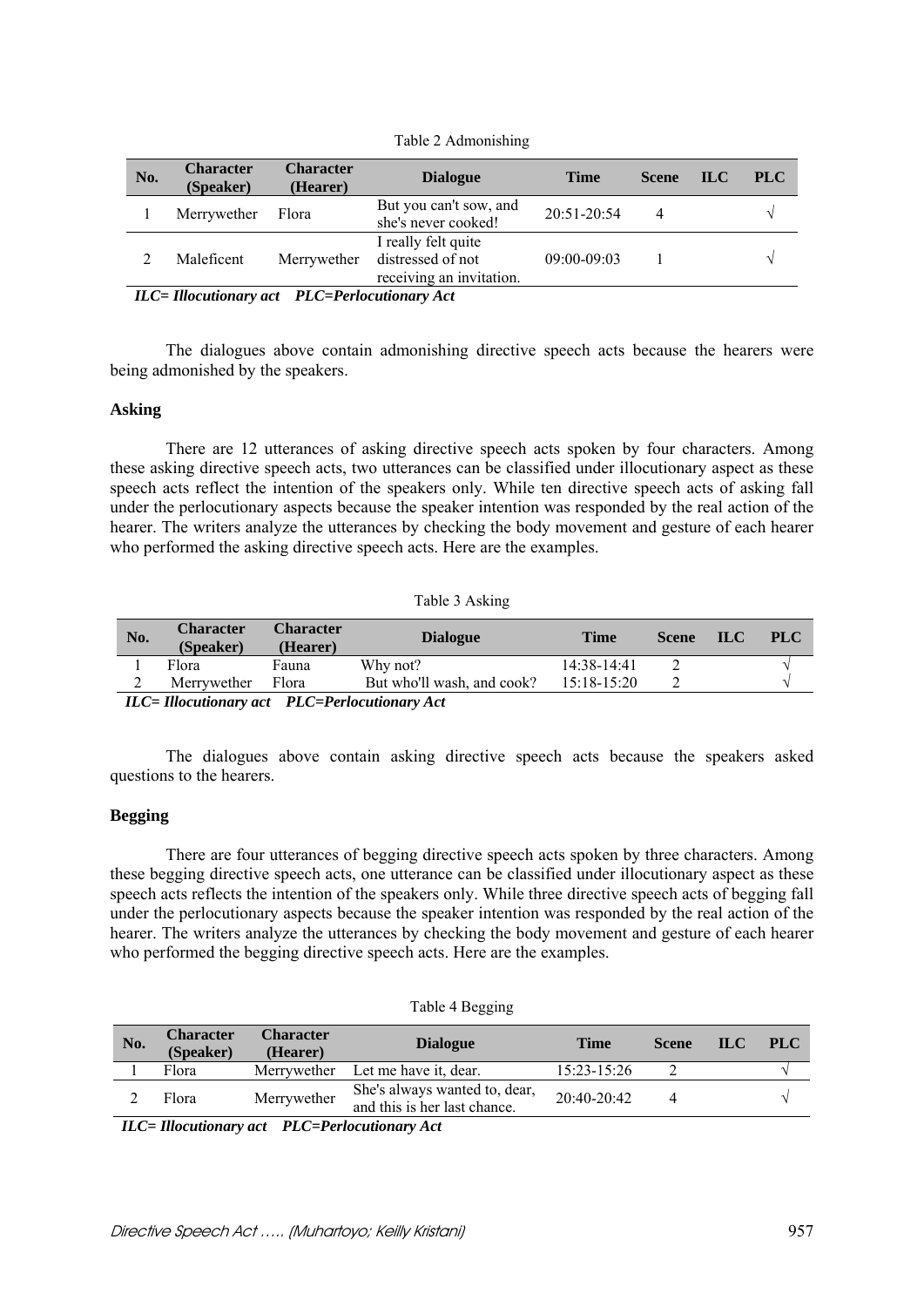The dialogues above contain begging directive speech acts because the speaker begged the hearer.

## **Challenging**

There are nine utterances of begging directive speech acts spoken by five characters. Among these begging directive speech acts, one utterance can be classified under illocutionary aspect as these speech acts reflects the intention of the speakers only. While eight directive speech acts of challenging fall under the perlocutionary aspects because the speaker intention was responded by the real action of the hearer. The writers analyze the utterances by checking the body movement and gesture of each hearer who performed the challenging directive speech acts. Here are the examples.

|  | Table 5 Challenging |
|--|---------------------|
|--|---------------------|

| No. | <b>Character</b><br>(Speaker)                        | <b>Character</b><br>(Hearer) | <b>Dialogue</b>                             | <b>Time</b>   | <b>Scene</b> | <b>ILC</b> | <b>PLC</b> |  |  |
|-----|------------------------------------------------------|------------------------------|---------------------------------------------|---------------|--------------|------------|------------|--|--|
|     | King Hubert                                          | King Stefan                  | Getting my Phillip aren't<br>vou?           | $43:15-43:16$ |              |            |            |  |  |
|     | King Hubert                                          | King Stefan                  | Want to see our<br>grandchildren, don't we? | $43:17-43:18$ |              |            |            |  |  |
|     | $ILC = Illocution$ act $PLC = Perlocution$ are $Act$ |                              |                                             |               |              |            |            |  |  |

*ILC= Illocutionary act PLC=Perlocutionary Act* 

The dialogues above contain challenging directive speech acts because the speaker challenged the hearer.

### **Daring**

There are five utterances of begging directive speech acts spoken by three characters. Among these begging directive speech acts, no utterances can be classified under illocutionary aspect because none of the hearers reflects the intention of the speakers. While five directive speech acts of daring fall under the perlocutionary aspects because the speaker intention was responded by the real action of the hearer. The writers analyze the utterances by checking the body movement and gesture of each hearer who performed the daring directive speech acts. Here are the examples.

|                                               |                               |                              | rable o Daring                            |                 |              |            |            |
|-----------------------------------------------|-------------------------------|------------------------------|-------------------------------------------|-----------------|--------------|------------|------------|
| No.                                           | <b>Character</b><br>(Speaker) | <b>Character</b><br>(Hearer) | <b>Dialogue</b>                           | <b>Time</b>     | <b>Scene</b> | <b>ILC</b> | <b>PLC</b> |
|                                               | King Hubert                   | King Stefan                  | Why, doesn't your daughter<br>like my son | $43.47 - 43.50$ |              |            |            |
| ∍                                             | Merrywether                   | Maleficent                   | You weren't wanted!                       | 09:04-09:06     |              |            |            |
| ILC= Illocutionary act PLC=Perlocutionary Act |                               |                              |                                           |                 |              |            |            |

 $T1 \times D$ 

The dialogues above contain daring directive speech acts because the speakers dared the hearers.

### **Demanding**

There are six utterances of demanding directive speech acts spoken by four characters. Among these demanding directive speech acts, two utterances can be classified under illocutionary aspect as these speech acts reflect the intention of the speakers only. While four directive speech acts of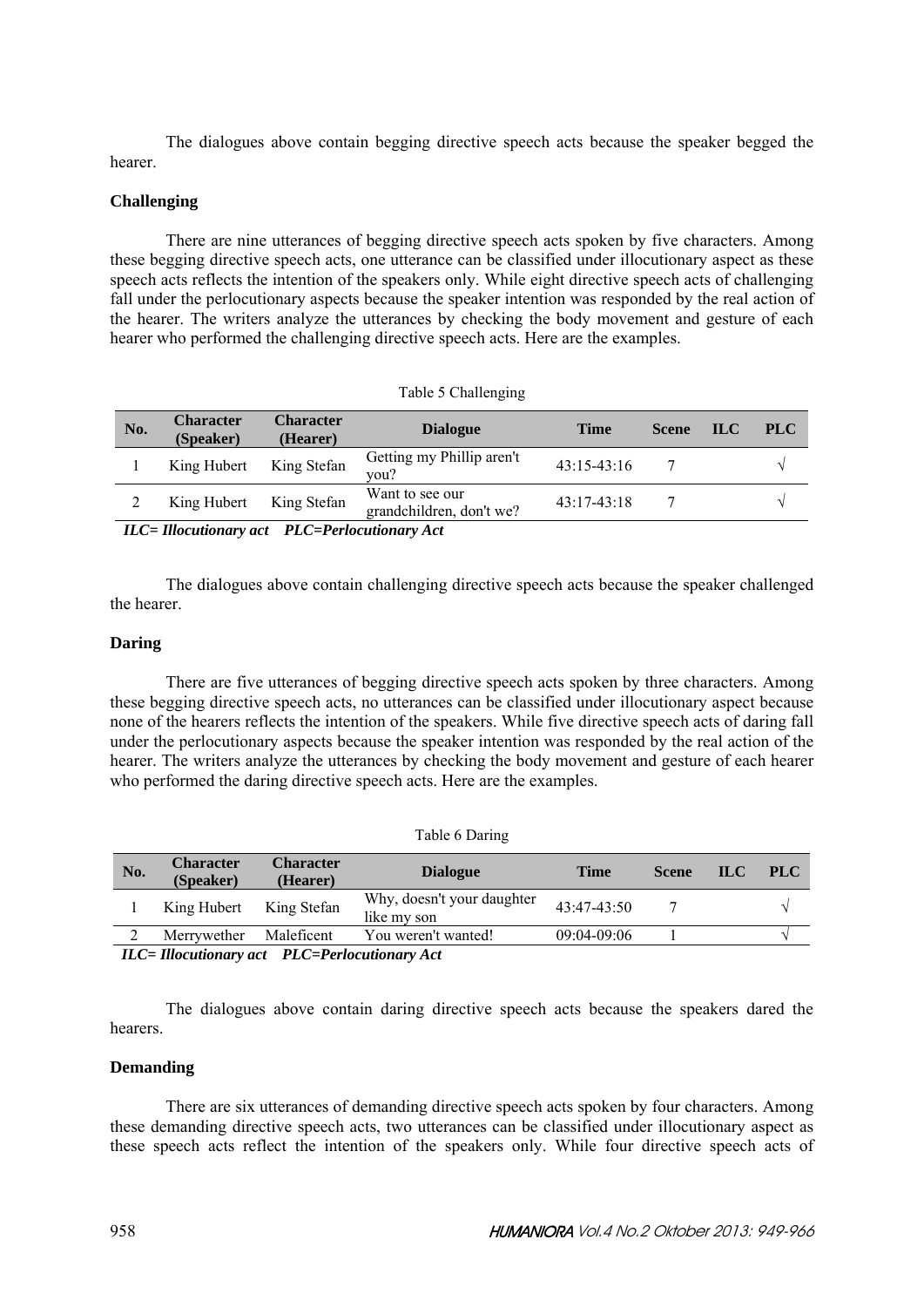demanding fall under the perlocutionary aspects because the speaker intention was responded by the real action of the hearer. The writers analyze the utterances by checking the body movement and gesture of each hearer who performed the demanding directive speech acts. Here are the examples.

|     |                               |                              | $14010 + 120114114115$                                  |                 |              |      |            |
|-----|-------------------------------|------------------------------|---------------------------------------------------------|-----------------|--------------|------|------------|
| No. | <b>Character</b><br>(Speaker) | <b>Character</b><br>(Hearer) | <b>Dialogue</b>                                         | <b>Time</b>     | <b>Scene</b> | ILC. | <b>PLC</b> |
|     | Fauna                         | Flora                        | Don't forget a pretty bow.                              | $19:18-19:20$   |              |      |            |
|     | Maleficent                    | Maleficent's<br>servants     | But what about the town, the<br>forests, the mountains? | $17:02 - 17:13$ |              |      |            |

Table 7 Demanding

*ILC= Illocutionary act PLC=Perlocutionary Act* 

The dialogues above contain demanding directive speech acts because the speakers demanded something to the hearers.

### **Dismissing**

There is one utterance of dismissing directive speech acts spoken by one character. Among these dismissing directive speech acts, one utterance can be classified under illocutionary aspect as these speech acts reflects the intention of the speaker only. While one directive speech acts of dismissing falls under the perlocutionary aspects because the speaker intention was responded by the real action of the hearer. The writers analyze the utterances by checking the body movement and gesture of each hearer who performed the dismissing directive speech acts. Here is the example.

|     |                                                                                                                                                |                              | Table 8 Dismissing                              |                 |              |            |            |  |
|-----|------------------------------------------------------------------------------------------------------------------------------------------------|------------------------------|-------------------------------------------------|-----------------|--------------|------------|------------|--|
| No. | <b>Character</b><br>(Speaker)                                                                                                                  | <b>Character</b><br>(Hearer) | <b>Dialogue</b>                                 | Time            | <b>Scene</b> | <b>ILC</b> | <b>PLC</b> |  |
|     | Merrywether                                                                                                                                    | Fauna                        | Well, yes, yes, but will we<br>have to feed it? | $14.45 - 14.47$ |              |            |            |  |
|     | $\mathbf{H} \cap \mathbf{H}$ is a set of $\mathbf{H} \cap \mathbf{H}$ if $\mathbf{H} \cap \mathbf{H}$ is a set of $\mathbf{H} \cap \mathbf{H}$ |                              |                                                 |                 |              |            |            |  |

*ILC= Illocutionary act PLC=Perlocutionary Act* 

The dialogue above contains dismissing directive speech acts because the speaker dismissed something to the hearer.

## **Excusing**

There are three utterances of excusing directive speech acts spoken by three characters. Among these excusing directive speech acts, no utterances can be classified under illocutionary aspect because none of the hearers reflect the intention of the speakers. While three directive speech acts of excusing fall under the perlocutionary aspects because the speaker intention was responded by the real action of the hearer. The writers analyze the utterances by checking the body movement and gesture of each hearer who performed the excusing directive speech acts. Here is the example.

|     |                               |                              | <b>LAURE 7</b> EXUMBILIZ            |               |          |            |            |
|-----|-------------------------------|------------------------------|-------------------------------------|---------------|----------|------------|------------|
| No. | <b>Character</b><br>(Speaker) | <b>Character</b><br>(Hearer) | <b>Dialogue</b>                     | Time          | Scene    | <b>ILC</b> | <b>PLC</b> |
|     | Merrywether                   | Flora                        | But, I never baked a<br>fancy cake. | $20:32-20:35$ | $\Delta$ |            |            |

Table 9 Excusing

*ILC= Illocutionary act PLC=Perlocutionary Act*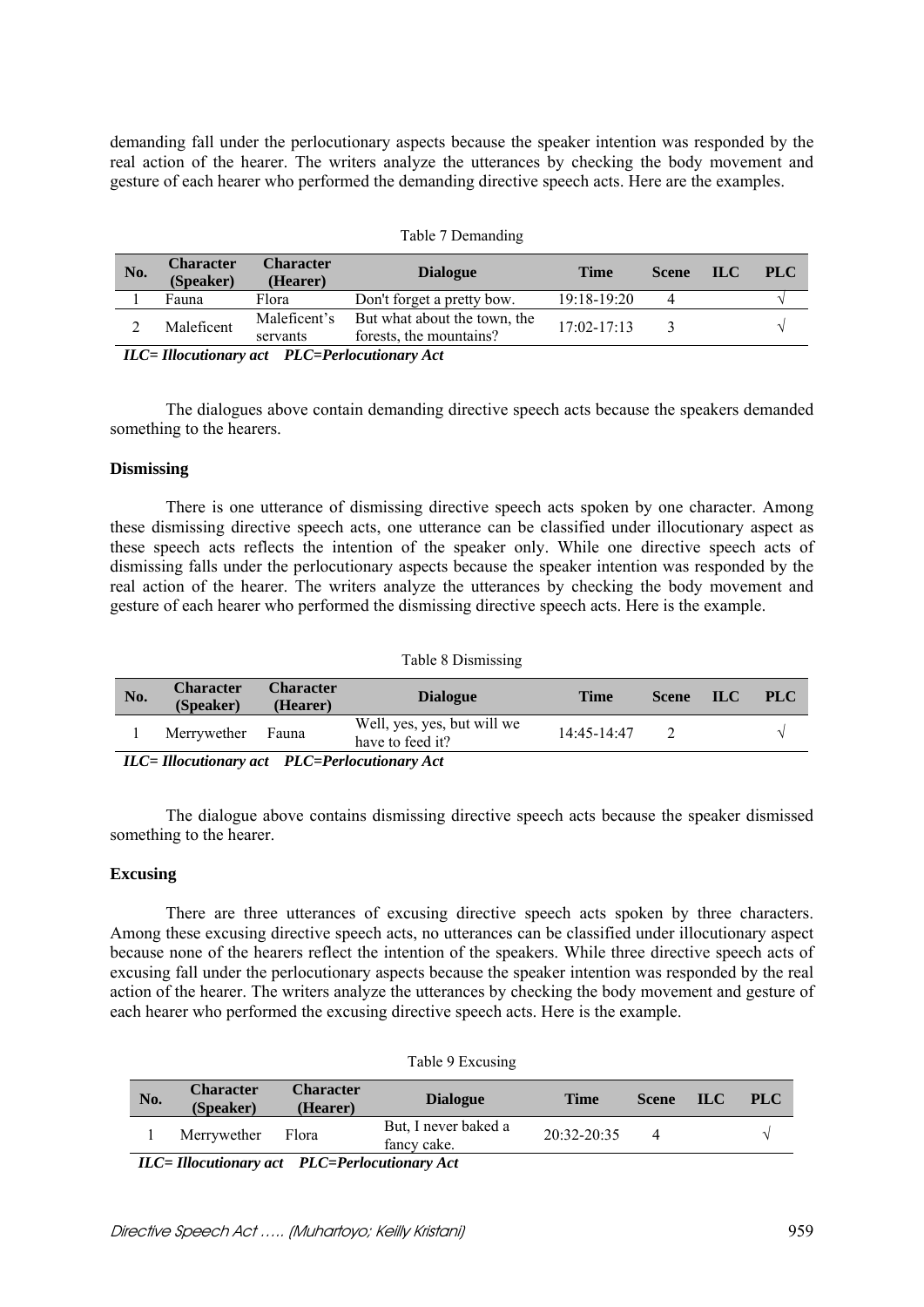The dialogue above contains excusing directive speech acts because the speaker excused something to the hearer.

## **Forbidding**

There are eight utterances of forbidding directive speech acts spoken by five characters. Among these forbidding directive speech acts, one utterance can be classified under illocutionary aspect as these speech acts reflects the intention of the speakers only. While seven directive speech acts of forbidding fall under the perlocutionary aspects because the speaker intention was responded by the real action of the hearer. The writers analyze the utterances by checking the body movement and gesture of each hearer who performed the begging directive speech acts. Here is the example.

#### Table 10 Forbidding

| No. | <b>Character</b><br>(Speaker)                 | <b>Character</b><br>(Hearer) | <b>Dialogue</b>                                                                                              | Time          | <b>Scene</b> | $\blacksquare$ | PLC |  |  |
|-----|-----------------------------------------------|------------------------------|--------------------------------------------------------------------------------------------------------------|---------------|--------------|----------------|-----|--|--|
|     | Flora                                         | Merrywether                  | Oh, no, no, no, no, no magic! I'll<br>take those wands right now. Oh,<br>better get rid of those wings, too. | $14:57-15:10$ |              |                |     |  |  |
|     | ILC= Illocutionary act PLC=Perlocutionary Act |                              |                                                                                                              |               |              |                |     |  |  |

The dialogue above contains forbidding directive speech acts because the speaker forbade the hearer to do something.

## **Instructing**

There are eight utterances of instructing directive speech acts spoken by four characters. Among these instructing directive speech acts, no utterances can be classified under illocutionary aspect because none of the hearers reflect the intention of the speaker. While eight directive speech acts of instructing fall under the perlocutionary aspects because the speaker intention was responded by the real action of the hearer. The writers analyze the utterances by checking the body movement and gesture of each hearer who performed the instructing directive speech acts. Here is the example.

| No. | <b>Character</b><br>(Speaker)                 | <b>Character</b><br>(Hearer) | <b>Dialogue</b>                            | <b>Time</b> | <b>Scene</b> | $\mathbf{ILC}$ | <b>PLC</b> |  |
|-----|-----------------------------------------------|------------------------------|--------------------------------------------|-------------|--------------|----------------|------------|--|
|     | Fauna                                         |                              | Merrywether All you do is follow the book. | 19:57-19:58 |              |                |            |  |
|     | ILC= Illocutionary act PLC=Perlocutionary Act |                              |                                            |             |              |                |            |  |

The dialogue above contains instructing directive speech acts because the speaker instructed the hearer to do something.

## **Inviting**

There is one utterance of inviting directive speech acts spoken by one character. Among these inviting directive speech acts, no utterances can be classified under illocutionary aspect because none of the hearer reflects the intention of the speaker. While one directive speech acts of inviting fall under the perlocutionary aspects because the speaker intention was responded by the real action of the hearer. The writers analyze the utterances by checking the body movement and gesture of each hearer who performed the inviting directive speech acts. Here is the example.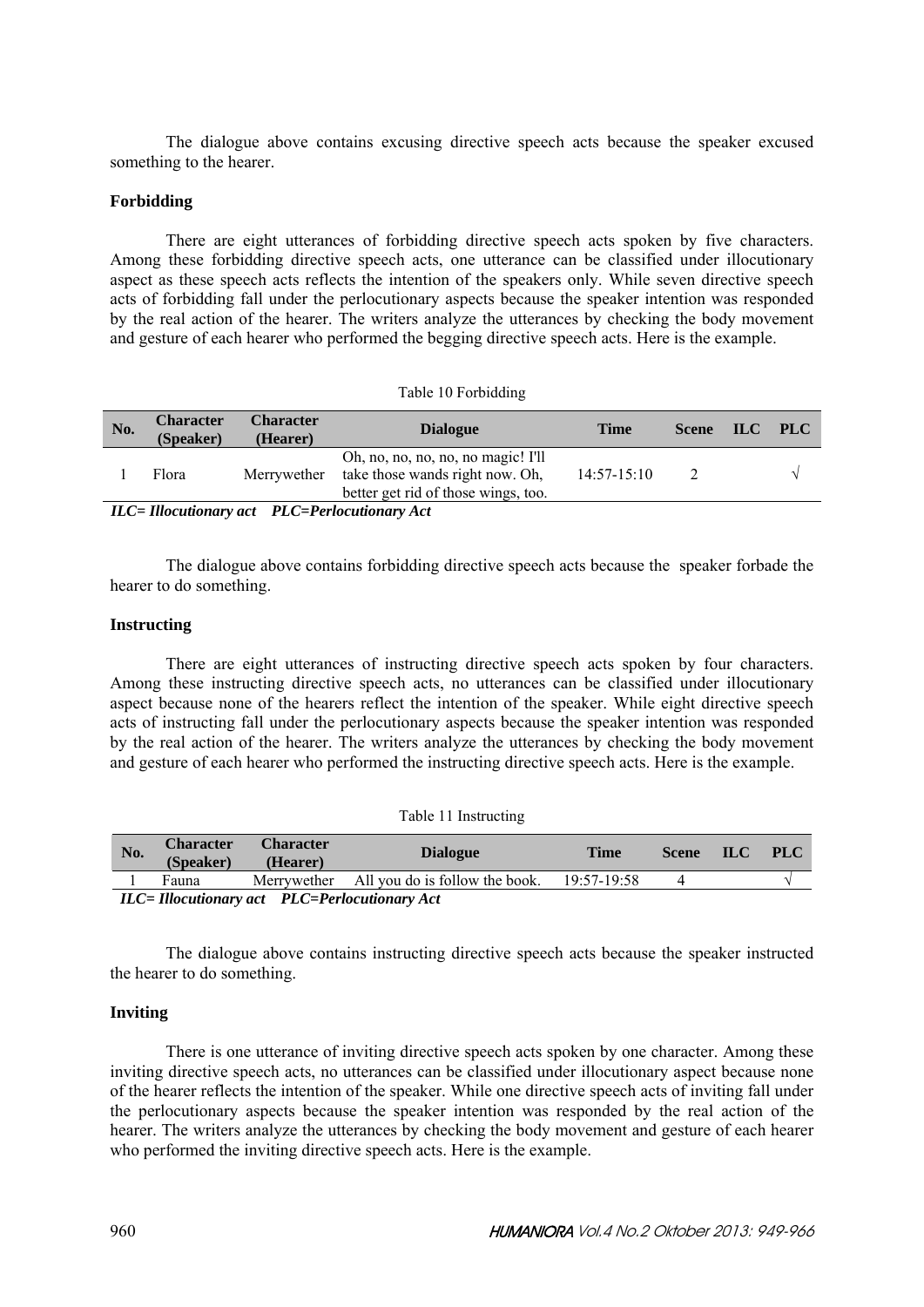|  |  | Table 12 Inviting |
|--|--|-------------------|
|--|--|-------------------|

| No. | <b>Character</b><br>(Speaker)                         | <b>Character</b><br>(Hearer) | <b>Dialogue</b>           | Time        | <b>Scene</b> | <b>ILC</b> | <b>PLC</b> |  |  |
|-----|-------------------------------------------------------|------------------------------|---------------------------|-------------|--------------|------------|------------|--|--|
|     | Flora                                                 | Aurora                       | All right, in here, dear. | 48:59-49:03 |              |            |            |  |  |
|     | <b>ILC</b> = Illocutionary act PLC=Perlocutionary Act |                              |                           |             |              |            |            |  |  |

The dialogue above contains inviting directive speech acts because the speaker invited the hearer to do something.

### **Ordering**

There are 30 utterances of ordering directive speech acts spoken by seven characters. Among these ordering directive speech acts, three utterances can be classified under illocutionary aspect as these speech acts reflect the intention of the speakers only. While 27 directive speech acts of ordering fall under the perlocutionary aspects because the speaker intention was responded by the real action of the hearer. The writers analyze the utterances by checking the body movement and gesture of each hearer who performed the ordering directive speech acts. Here is the example.

#### Table 13 Ordering

| No. | <b>Character</b><br>(Speaker)                        | <b>Character</b><br>(Hearer) | <b>Dialogue</b>      | Time            | <b>Scene</b> | <b>ILC</b> | <b>PLC</b> |  |
|-----|------------------------------------------------------|------------------------------|----------------------|-----------------|--------------|------------|------------|--|
|     | King Stefan                                          | Soldiers                     | Seize that creature! | $10:04 - 10:06$ |              |            |            |  |
|     | $ILC = Illocution$ act $PLC = Perlocution$ are $Act$ |                              |                      |                 |              |            |            |  |

*Illocutionary act PLC=Perlocutionary* 

The dialogue above contains ordering directive speech acts because the speaker ordered the hearer to do something.

## **Permitting**

There are three utterances of permitting directive speech acts spoken by three characters. Among these permitting directive speech acts, two utterances can be classified under illocutionary aspect as these speech acts reflect the intention of the speakers only. While one directive speech acts of permitting falls under the perlocutionary aspects because the speaker intention was responded by the real action of the hearer. The writers analyze the utterances by checking the body movement and gesture of each hearer who performed the permitting directive speech acts. Here is the example.

| Table 14 Permitting                                              |                               |                                                                  |                                                                                                                                                                                                                                 |               |              |      |      |  |
|------------------------------------------------------------------|-------------------------------|------------------------------------------------------------------|---------------------------------------------------------------------------------------------------------------------------------------------------------------------------------------------------------------------------------|---------------|--------------|------|------|--|
| No.                                                              | <b>Character</b><br>(Speaker) | <b>Character</b><br>(Hearer)                                     | <b>Dialogue</b>                                                                                                                                                                                                                 | <b>Time</b>   | <b>Scene</b> | ILC. | PLC. |  |
|                                                                  | King Hubert                   | King Stefan                                                      | Want to see our<br>grandchildren, don't we?                                                                                                                                                                                     | $43:17-43:18$ |              |      |      |  |
| $\mathbf{v}$ $\mathbf{v}$ $\mathbf{v}$ $\mathbf{v}$ $\mathbf{v}$ |                               | $\mathbf{r}$ $\mathbf{r}$ $\mathbf{r}$ $\mathbf{r}$ $\mathbf{r}$ | $\sim$ . The contract of the contract of the contract of the contract of the contract of the contract of the contract of the contract of the contract of the contract of the contract of the contract of the contract of the co |               |              |      |      |  |

*ILC= Illocutionary act PLC=Perlocutionary Act* 

The dialogue above contains permitting directive speech acts because the speaker permitted the hearer to do something.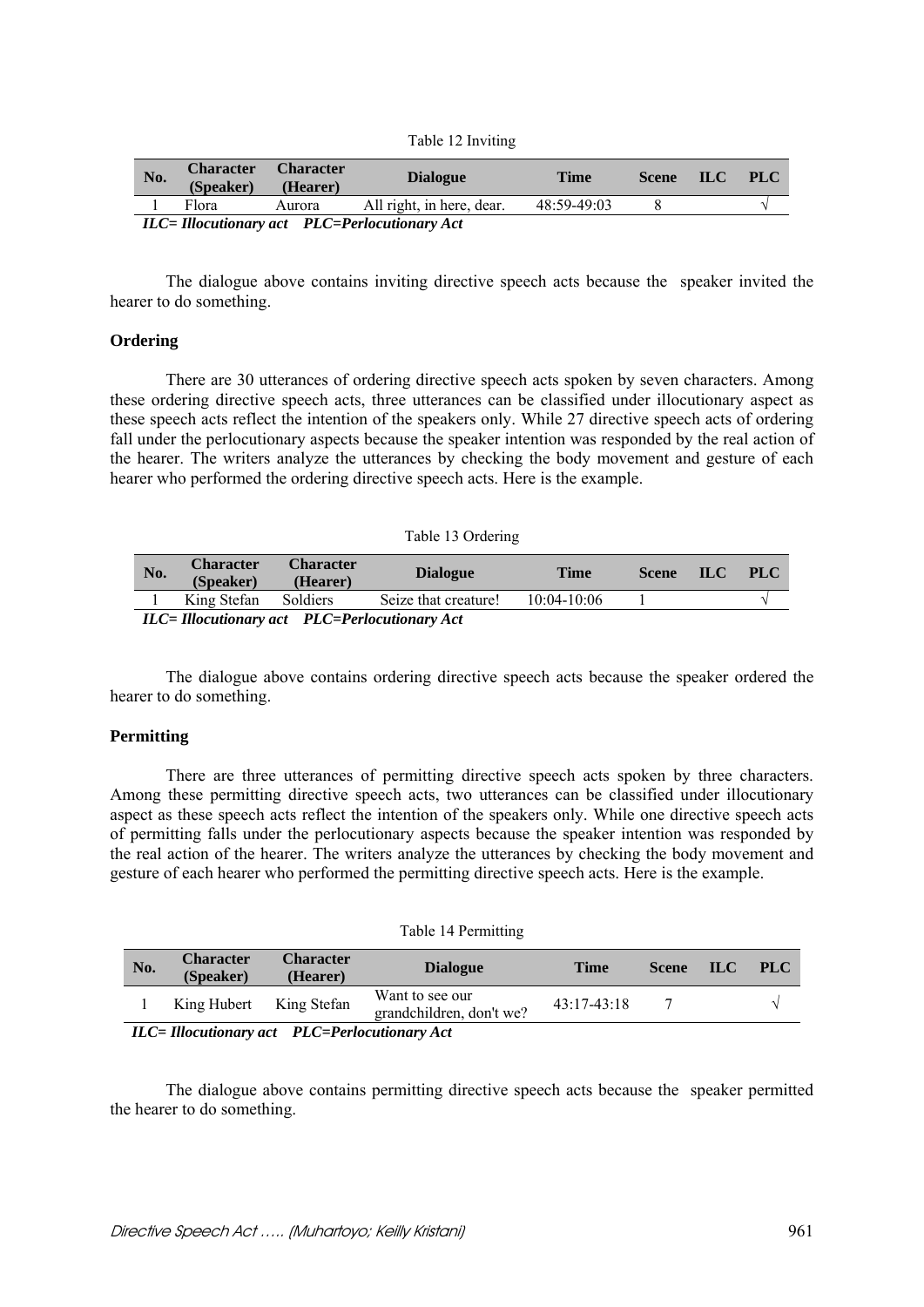#### **Recommending**

There are four utterances of recommending directive speech acts spoken by two characters. Among these recommending directive speech acts, one utterance can be classified under illocutionary aspect as these speech acts reflects the intention of the speakers only. While three directive speech acts of recommending fall under the perlocutionary aspects because the speaker intention was responded by the real action of the hearer. The writers analyze the utterances by checking the body movement and gesture of each hearer who performed the recommending directive speech acts. Here is the example.

|  |  | Table 15 Recommending |
|--|--|-----------------------|
|--|--|-----------------------|

| No. | <b>Character</b><br>(Speaker)                                                                                    | <b>Character</b><br>(Hearer) | <b>Dialogue</b>                     | Time          | <b>Scene</b> | - ILCZ | <b>PLC</b> |  |  |
|-----|------------------------------------------------------------------------------------------------------------------|------------------------------|-------------------------------------|---------------|--------------|--------|------------|--|--|
|     | Flora                                                                                                            | Merrywether                  | Now I thought a few<br>changes here | $19:14-19:16$ |              |        |            |  |  |
|     | $\overline{H}C$ – $\overline{H}$ continuous act $\overline{P}$ $\overline{L}$ – $\overline{P}$ expositionary Act |                              |                                     |               |              |        |            |  |  |

*ILC= Illocutionary act PLC=Perlocutionary Act* 

The dialogue above contains recommending directive speech acts because the speaker recommended the hearer to do something.

### **Requesting**

There are five utterances of requesting directive speech acts spoken by four characters. Among these requesting directive speech acts, two utterances can be classified under illocutionary aspect as these speech acts reflect the intention of the speakers only. While three directive speech acts of requesting fall under the perlocutionary aspects because the speaker intention was responded by the real action of the hearer. The writers analyze the utterances by checking the body movement and gesture of each hearer who performed the requesting directive speech acts. Here is the example.

|  |  |  | Table 16 Requesting |
|--|--|--|---------------------|
|--|--|--|---------------------|

| No. | <b>Character</b><br>(Speaker)                         | <b>Character</b><br>(Hearer) | <b>Dialogue</b>                   | <b>Time</b>       | <b>Scene</b> | ILC. | <b>PLC</b> |  |  |
|-----|-------------------------------------------------------|------------------------------|-----------------------------------|-------------------|--------------|------|------------|--|--|
|     | Merrywether Flora                                     |                              | Want you to pick<br>some berries. | $19.40 - 19.44$ 4 |              |      |            |  |  |
|     | <b>ILC</b> = Illocutionary act PLC=Perlocutionary Act |                              |                                   |                   |              |      |            |  |  |

The dialogue above contains requesting directive speech acts because the speaker requested the hearer to do something.

## **Requiring**

There are three utterances of requiring directive speech acts spoken by two characters. Among these requiring directive speech acts, no utterances can be classified under illocutionary aspect because none of the hearers reflect the intention of the speaker. While three directive speech acts of requiring fall under the perlocutionary aspects because the speaker intention was responded by the real action of the hearer. The writers analyze the utterances by checking the body movement and gesture of each hearer who performed the requiring directive speech acts. Here is the example.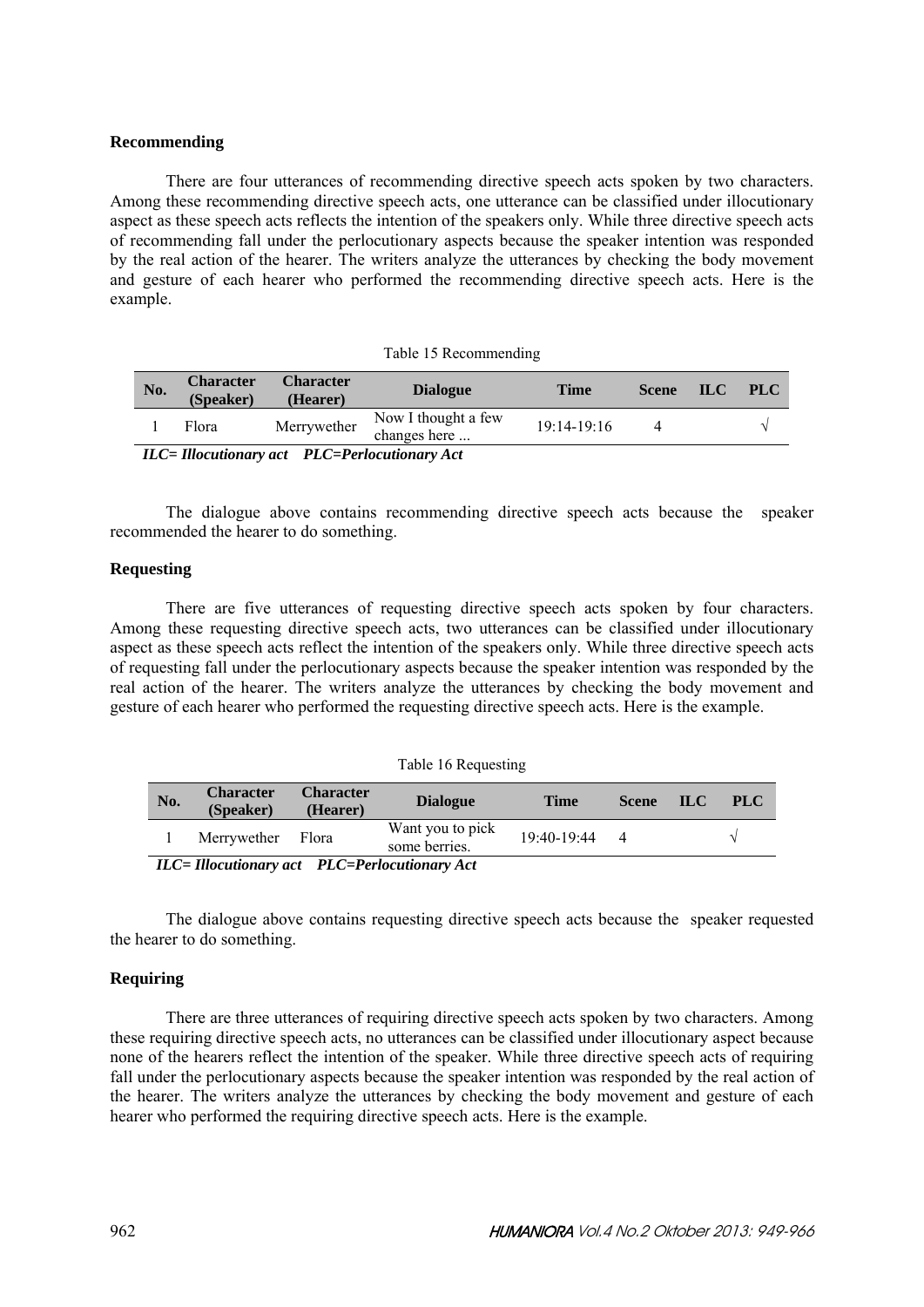|  | Table 17 Requiring |
|--|--------------------|
|  |                    |

| No. | <b>Character</b><br>(Speaker)                         | <b>Character</b><br>(Hearer) | <b>Dialogue</b>                       | <b>Time</b>     | Scene <b>ILC</b> |  | <b>PLC</b> |  |  |
|-----|-------------------------------------------------------|------------------------------|---------------------------------------|-----------------|------------------|--|------------|--|--|
|     | Flora                                                 | Fauna                        | Of course, we'll need<br>a few pleats | $19:22 - 19:26$ |                  |  |            |  |  |
|     | <b>ILC</b> = Illocutionary act PLC=Perlocutionary Act |                              |                                       |                 |                  |  |            |  |  |

The dialogue above contains requiring directive speech acts because the speaker required the hearer to do something.

#### **Suggesting**

There are seven utterances of suggesting directive speech acts spoken by four characters. Among these suggesting directive speech acts, three utterances can be classified under illocutionary aspect as these speech acts reflect the intention of the speakers only. While four directive speech acts of suggesting fall under the perlocutionary aspects because the speaker intention was responded by the real action of the hearer. The writers analyze the utterances by checking the body movement and gesture of each hearer who performed the suggesting directive speech acts. Here is the example.

#### Table 18 Suggesting

| No. | <b>Character</b><br>(Speaker)                 | <b>Character</b><br>(Hearer) | <b>Dialogue</b>                                     | <b>Time</b>     | <b>Scene</b> | <b>ILC</b> | <b>PLC</b> |
|-----|-----------------------------------------------|------------------------------|-----------------------------------------------------|-----------------|--------------|------------|------------|
|     | Fauna                                         | Flora,                       | Well, perhaps if we<br>Merrywether reason with her. | $12:06 - 12:08$ |              |            |            |
|     | ILC= Illocutionary act PLC=Perlocutionary Act |                              |                                                     |                 |              |            |            |

The dialogue above contains suggesting directive speech acts because the speaker suggested something to the hearer.

#### **Urging**

There are five urging directive speech acts spoken by five characters. Among these urging directive speech acts, no utterances can be classified under illocutionary aspect because none of the hearers reflect the intention of the speaker. While five directive speech acts of urging fall under the perlocutionary aspects because the speaker intention was responded by the real action of the hearer. The writers analyze the utterances by checking the body movement and gesture of each hearer who performed the begging directive speech acts. Here is the example.

#### Table 19 Urging

| No. | <b>Character</b><br>(Speaker)                         | <b>Character</b><br>(Hearer) | <b>Dialogue</b>                                                                                | Time | <b>Scene</b> | $\mathbf{ILC}$ | PLC |  |
|-----|-------------------------------------------------------|------------------------------|------------------------------------------------------------------------------------------------|------|--------------|----------------|-----|--|
|     | Flora                                                 | Aurora                       | Princess Aurora. Tonight, we're<br>taking you back to your father, 39:52-39:55<br>King Stefan. |      |              |                |     |  |
|     | <b>ILC</b> = Illocutionary act PLC=Perlocutionary Act |                              |                                                                                                |      |              |                |     |  |

The dialogue above contains urging directive speech acts because the speaker urged the hearer to do something.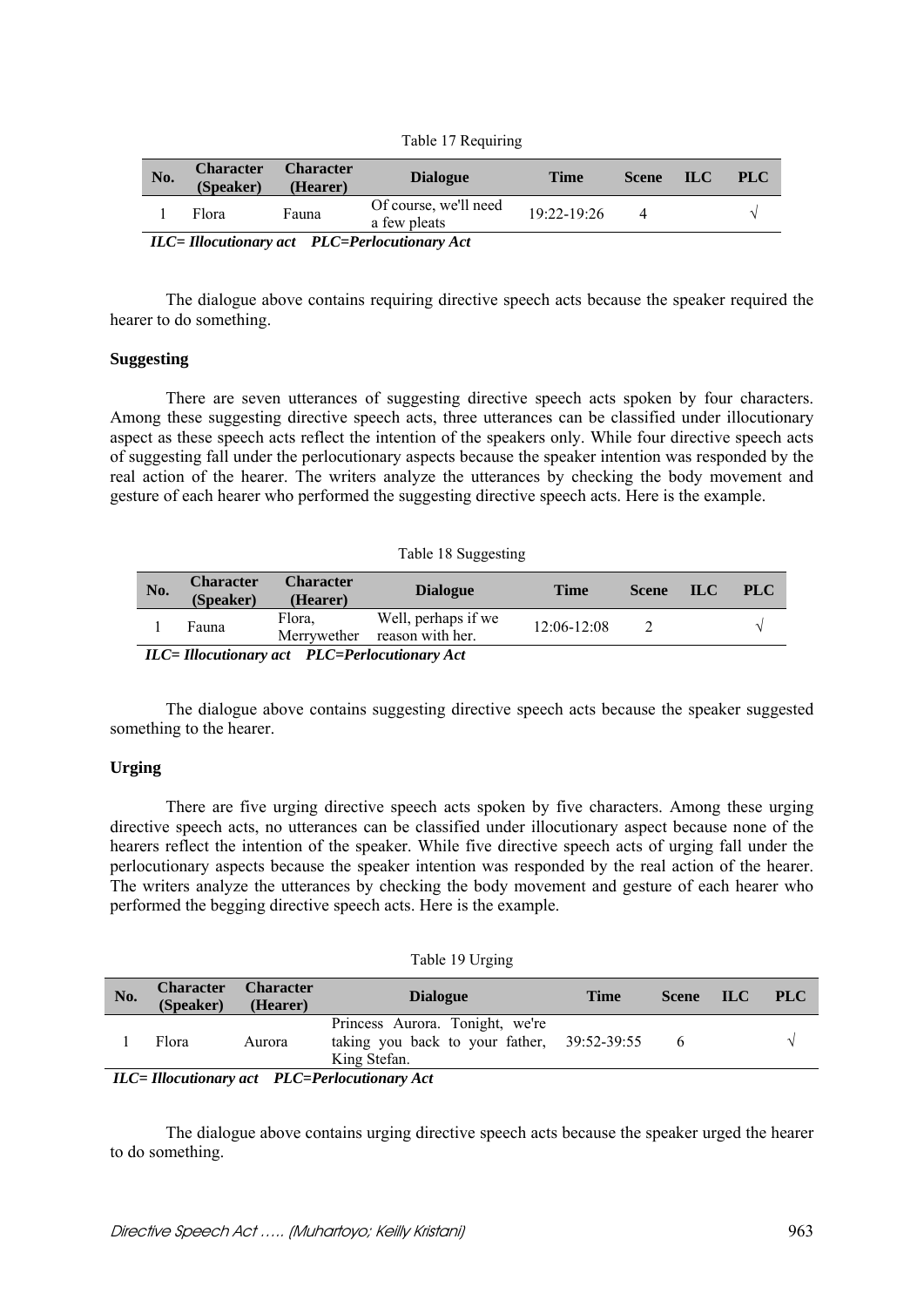### **Warning**

There are 12 warning directive speech acts spoken by three characters. Among these warning directive speech acts, no utterances can be classified under illocutionary because none of the hearers reflect the intention of the speakers. While 12 directive speech acts of warning fall under the perlocutionary aspects because the speaker intention was responded by the real action of the hearer. The writers analyze the utterances by checking the body movement and gesture of each hearer who performed the warning directive speech acts. Here is the example.

| Table 20 Warning |                                               |                              |                                                                   |                 |              |                |  |  |
|------------------|-----------------------------------------------|------------------------------|-------------------------------------------------------------------|-----------------|--------------|----------------|--|--|
| No.              | <b>Character</b><br>(Speaker)                 | <b>Character</b><br>(Hearer) | <b>Dialogue</b>                                                   | <b>Time</b>     | <b>Scene</b> | <b>ILC PLC</b> |  |  |
|                  | Flora                                         | Fauna.                       | I'm going to  shh, shh,<br>Merrywether shh! Even walls have ears. | $12.40 - 12.44$ |              |                |  |  |
|                  | ILC= Illocutionary act PLC=Perlocutionary Act |                              |                                                                   |                 |              |                |  |  |

The dialogue above contains warning directive speech acts because the speaker gave warning to the hearers.

# **The Summary of Directive Speech Act Occurrences**

Based on the analyses given, below is the summary of directive speech act occurrences in the movie. It is summarized in the form of a table.

|                |                                            |                | <b>Frequency</b> |            |  |
|----------------|--------------------------------------------|----------------|------------------|------------|--|
| No.            | <b>Directive Speech Act Sub-Categories</b> | <b>ILC</b>     | <b>PLC</b>       | Percentage |  |
| 1              | Advising                                   | 2              | 7                | 6.5%       |  |
| $\overline{c}$ | Admonishing                                |                | 3                | 2.9%       |  |
| $\mathfrak{Z}$ | Asking                                     | $\overline{2}$ | 10               | $8.6\%$    |  |
| 4              | Begging                                    |                | 3                | 2.9%       |  |
| 5              | Challenging                                |                | 8                | 6.5%       |  |
| 6              | Daring                                     | 0              | 5                | 3.6%       |  |
| 7              | Demanding                                  |                | 5                | $4.3\%$    |  |
| 8              | Dismissing                                 |                | 1                | $1.4\%$    |  |
| 9              | Excusing                                   | 0              | 3                | 2.1%       |  |
| 10             | Forbidding                                 |                | 7                | 5.8%       |  |
| 11             | Instructing                                | 0              | 7                | 5.0%       |  |
| 12             | Inviting                                   | 0              |                  | 0.7%       |  |
| 13             | Ordering                                   | 3              | 27               | 21.6%      |  |
| 14             | Permitting                                 | 2              | 1                | 2.1%       |  |
| 15             | Recommending                               |                | 3                | 2.9%       |  |
| 16             | Requesting                                 | 2              | 3                | 3.6%       |  |
| 17             | Requiring                                  | 0              | 3                | 2.1%       |  |
| 18             | Suggesting                                 | 3              | 4                | 5.0%       |  |
| 19             | Urging                                     | 0              | 5                | 3.6%       |  |
| 20             | Warning                                    | 0              | 12               | 8.6%       |  |
|                | <b>Total</b>                               | 21             | 118              | 100%       |  |

Table 21 Summary of Directive Speech Act Occurences

Total of directive speech acts occurrences is  $= ILC+PLC = 21+118 = 139$ Percentage is calculated using this formula =  $\text{ILC} + \text{PLC}$  100% = ... Total (139)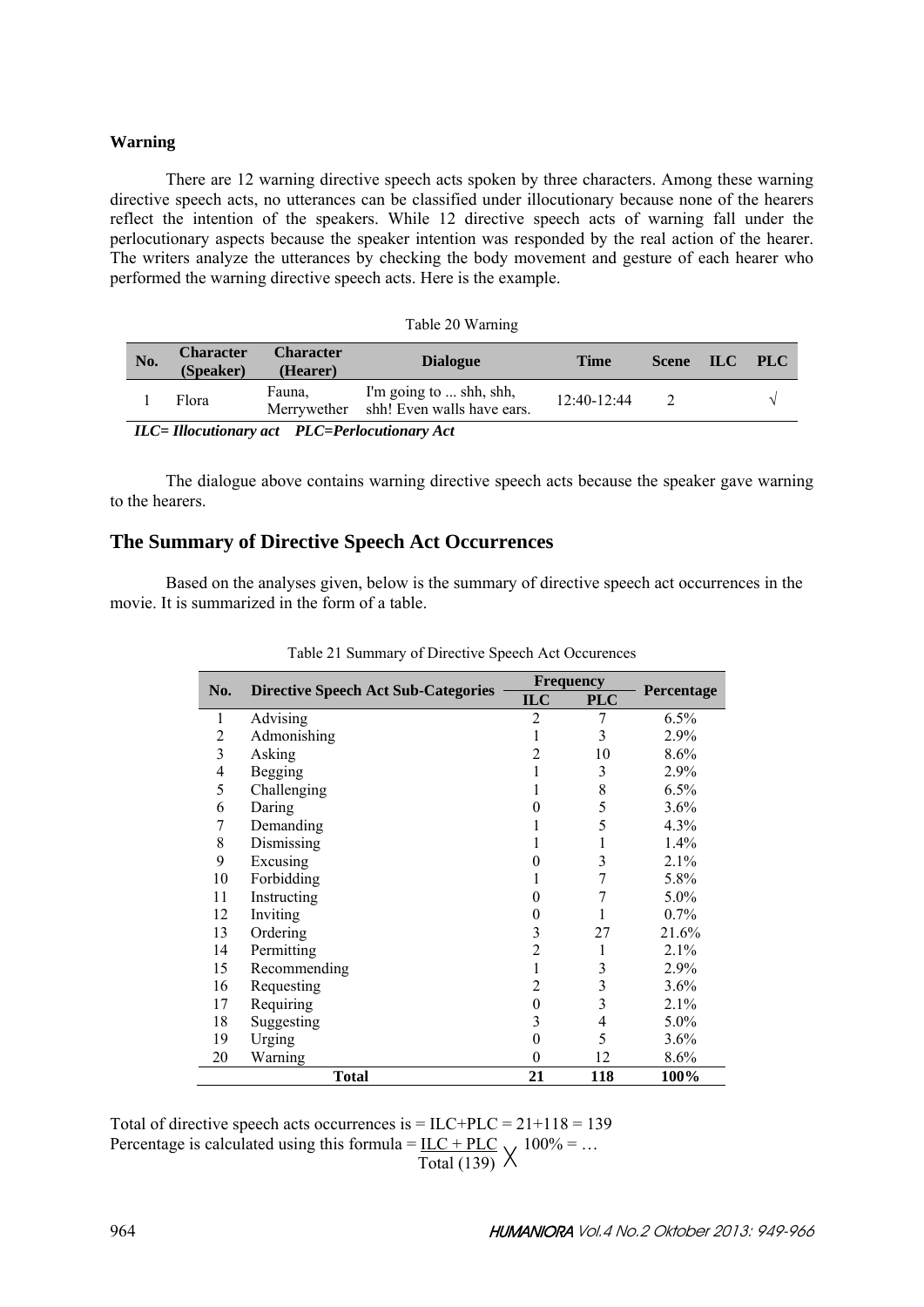The table of summary proves that directive speech acts are used 118 times throughout the movie. The most frequently used illocutionary aspect is in ordering and suggesting sub-categories with total three occurrences in each sub-category. The writers did not find any illocutionary aspect under daring, excusing, instructing, inviting, requiring, urging and warning sub-categories. The most frequently used perlocutionary aspect is in ordering sub-category with total 27 utterances. The least used perlocutionary aspect is in dismissing, inviting and permitting directive speech acts with total one utterance in each sub-category. The most frequently used sub-category of directive speech acts is ordering directive speech acts with 21.6% and the least used sub-category of directive speech acts is inviting directive speech acts with 0.7%.

### **The Importance of Directive Speech Acts**

Directive speech acts play very important roles in keeping the smooth flow of storylines of the movie. Without directive speech acts, the storylines will be monotonous and not attractive. The following examples prove about it.

| No. | <b>Character</b><br>(Speaker) | <b>Character</b><br>(Hearer) | <b>Dialogue</b>                    | <b>Time</b>     | <b>Scene</b> |
|-----|-------------------------------|------------------------------|------------------------------------|-----------------|--------------|
|     | King Stefan                   | Soldiers                     | Seize that creature!               | $10:04 - 10:06$ |              |
|     | Flora                         | Merrywether                  | If humans can do<br>it, so can we. | $14.52 - 14.53$ |              |

Table 22 Examples of the importance of directive speech acts

The examples show that the importance of directive speech acts in the movie. At the first example, if King Stefan did not order the soldiers to seize Maleficent, the soldiers would never want to seize Maleficent and Maleficent would not run away. At the second example, if Flora did not motivate Merrywether to disguise herself as a human and did human chores, she would never be a human and could not help Aurora. The storyline will be different and monotonous because a movie must have a plot leading to the ending which is supported by the existence of directive speech acts in this movie.

## **CONCLUSIONS**

The analysis and discussion lead to the following conclusions. "Sleeping Beauty" movie contains many interesting and memorable dialogues that can be categorized as the directive speech acts. The conversations in the movies attract us from the way of speaking, acting and body movement. It also happens in "Sleeping Beauty", the drama and live action help viewers to focus on what the characters are doing. Based on the data analysis, it can be concluded that directive speech acts are essential actions in social interactions, they are also applied in the movie. Directive speech acts cannot be separated from daily social interactions; therefore, Walt Disney uses them in their movie to show that the movie represents the social interaction of human life. Based on the data analysis, the directive speech acts are frequently performed in the movie. It can be seen from the analysis in the previous section that elaborates the use of the directive speech acts. The results of the analysis show that 139 directive speech acts are performed in the movie. The summary shows that the directive speech acts of ordering is the most frequently used in the movie (21.6%). The percentage shows the most frequently used directive speech acts by calculating the percentage of each categories of directive speech acts. While the least used directive speech acts are the directive speech act of inviting  $(0.7\%)$ .

By watching this movie, the viewer will learn about words, action and utterances. The viewer can learn about pragmatics, especially speech acts by observing the dialogues and their context in